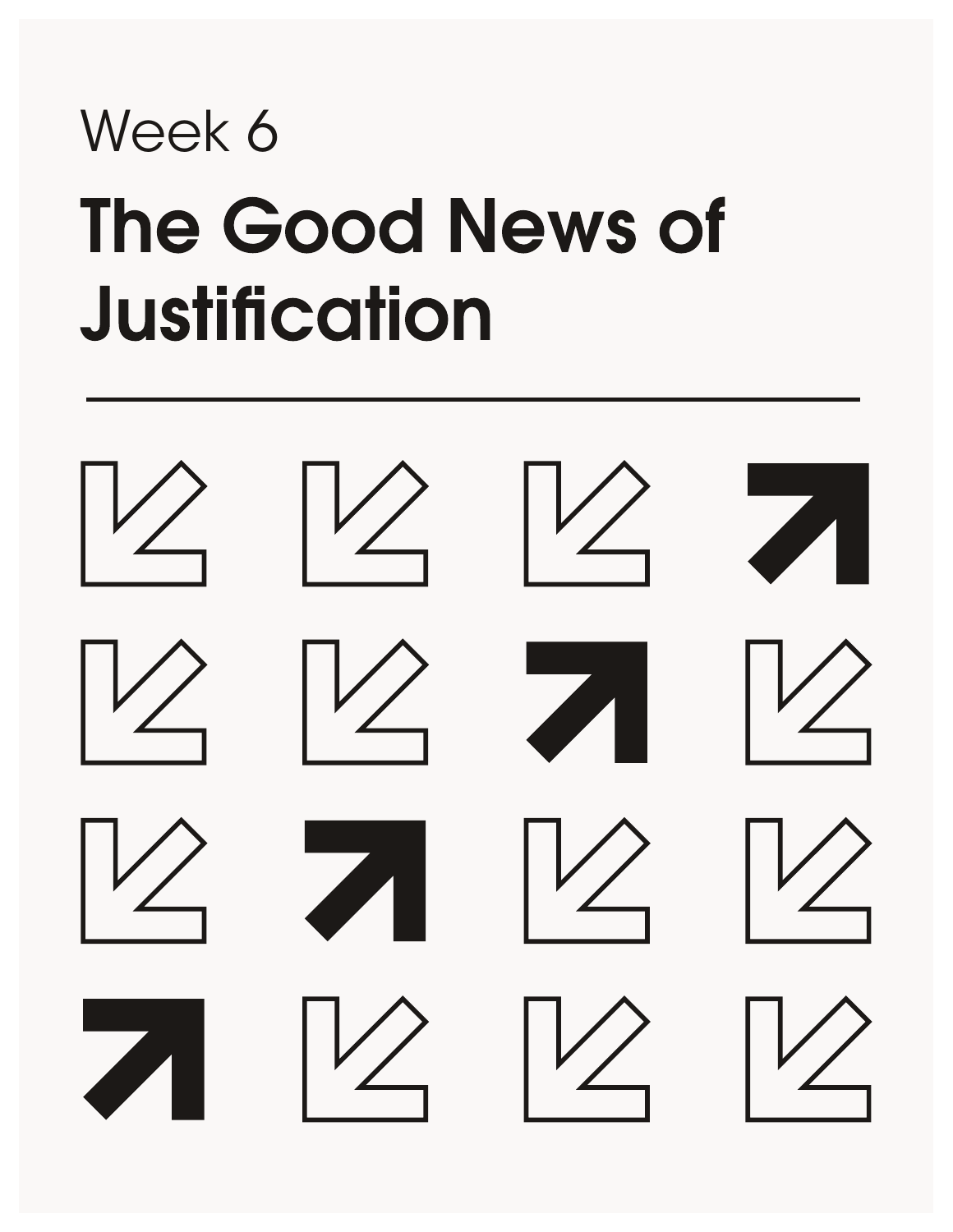# **Living FDFD** Week **6**

# **The Good News of Justi!cation**

# **Day One: Justified by Faith**

Go to the Living FDFD website, Week Six, to listen to the audio resources for this day.

#### **MESSAGE OUTLINE:**

**Reality Check:** We all, from time to time, are tempted to point to our achievements and our moral record in order to justify our existence. Worse than that, some of us point to our wealth, our social status, or our beauty to justify our existence. In other words, these things can be what we hope will justify us feeling like we are SOMEBODY. All this flows from the insecurities that have followed us from the Fall. The problem is that this justification is EARNED and can be LOST at any time. Therefore, whenever we try to justify ourselves, it only adds to our insecurities.

#### **A BETTER JUSTIFICATION:**

- 1. A righteous record/justification that belongs to Christ and is transferred to us when we place our trust in Him. This perfect record of righteousness replaces our record of sin when we embrace God's kindness found in Christ.
- 2. This record or righteousness/ justification is a free gift that comes to us as a by-product of our faith/trust in Christ. It is not earned or deserved. It says a lot about the greatness and graciousness of God and very little about who we are apart from Him.

3. We all want our lives to matter; that goes without saying. But instead of trying to make a name for ourselves, a better justification makes a name for God. If we don't mind making a big deal about Him and glorifying Him, then we can have His justification flow to us.

#### **NOTES:**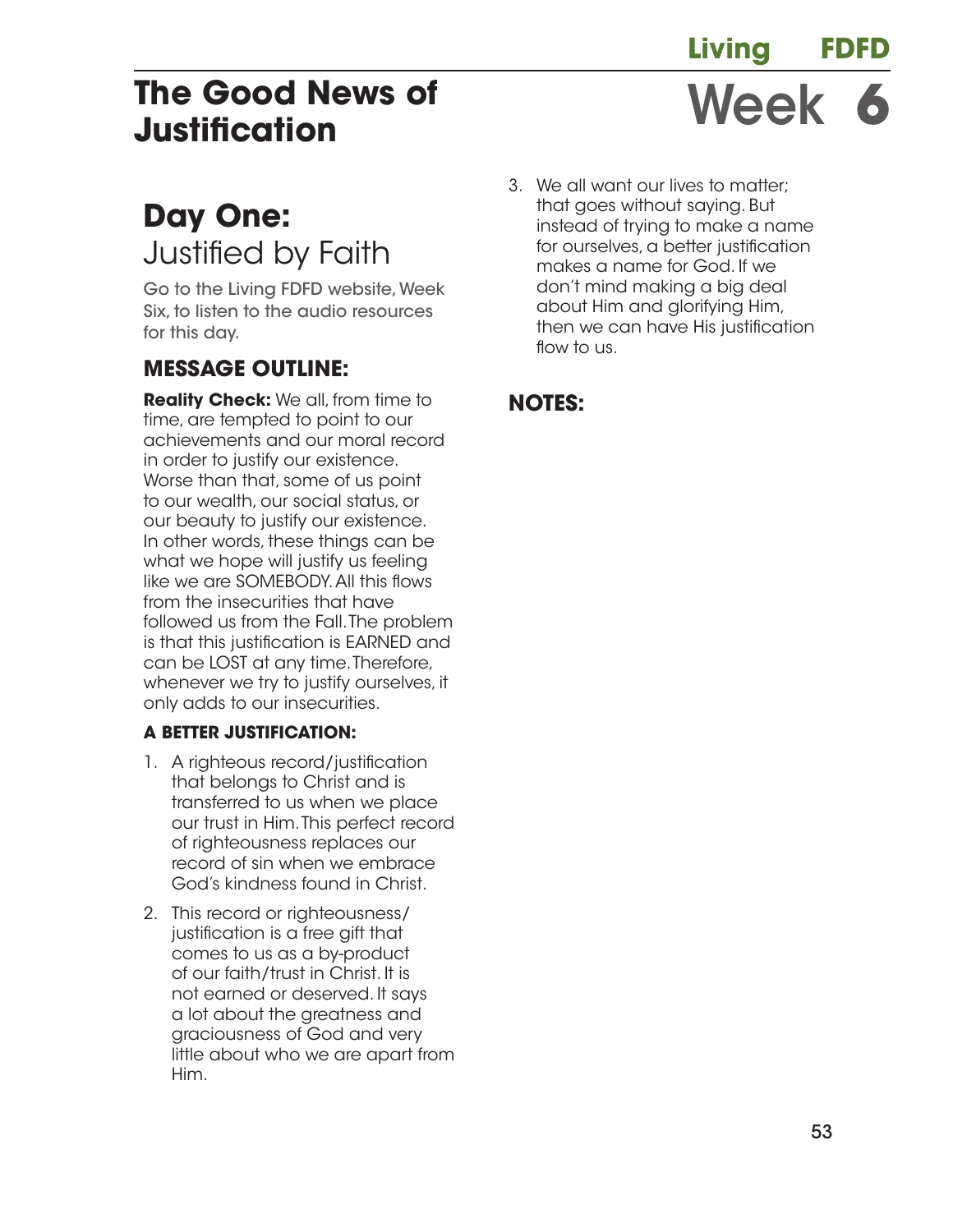#### **SCRIPTURE:**

**Romans 3:21-26 NIV** | *But now the righteousness of God has been manifested apart from the law, although the Law and the Prophets bear witness to it— the righteousness of God through faith in Jesus Christ for all who believe. For there is no distinction: for Fall have sinned and fall short of the glory of God, and are justi*!*ed by his grace as a gift, through the redemption that is in Christ Jesus, whom God put forward as a propitiation by his blood, to be received by faith. This was to show God's righteousness, because in his divine forbearance he had passed over former sins. It was to show his righteousness at the present time, so that he might be just and the justifier of the one who has faith in Jesus.*

#### **OBSERVATION:**

#### **APPLICATION:**

**PRAYER:**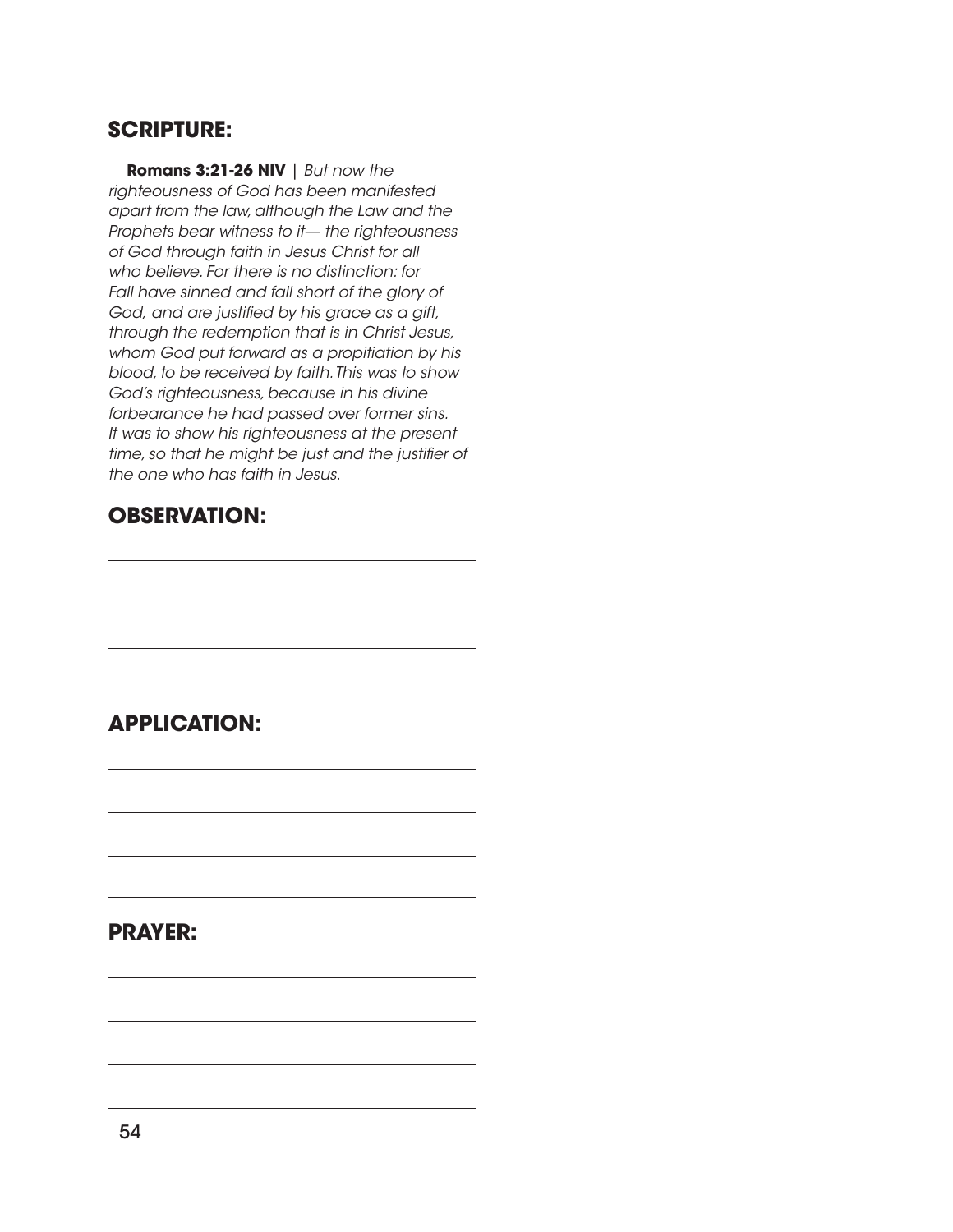### **Day Two:** Justifying Faith Trusts God Enough to do What He Says

learly, the failure to trust God<br>
was Adam's undoing and<br>
caused the break in his<br>
relationship with God. The<br>
Gospel promises that all those who followed was Adam's undoing and caused the break in his relationship with God. The Adam in rebellion against God's authority can be restored in their relationship with God. In order to enjoy a restored relationship with God we need to embrace personally the rescue of God found in Jesus Christ. In short, we need to embrace the kindness of God in Christ. What does this mean? Tim Keller has this to say:

*The faith that changes the life and connects to God is best conveyed by the word "trust." Imagine you are on a high cliff and you lose your footing and begin to fall. Just beside you as you fall is a branch sticking out of the very edge of the cliff. It is your only hope and* 

The good news is that we are free to obey the commands imperfectly.

*it is more than strong enough to support your weight. How can it save you? If your mind is* !*lled with intellectual certainty that the branch can support you, but you don't actually reach out and grab it, you are lost.* 

*If your mind is instead* !*lled with doubts and uncertainty that the branch can hold you, but you reach out and grab it anyway, you will be saved. Why? It is not the strength of your faith but the object of your faith that actually saves you. Strong faith in a weak branch is fatally inferior to weak faith in a strong branch. (The Reason For God)*

It is not the purity of your heart or your sincerity but the work of Christ on the cross that saves us. I think too many people wait for God to overwhelm them with emotion. In other words, it's easier to FEEL like there's no other alternative open to us except faith in God. Even though God never expects us to violate our better judgment, He does expect us to act on what He has revealed to us—His Son. Ultimately, the resurrection of Jesus Christ is the validation that everything Jesus said and did was true. We believe on the basis of that miracle. And it is from that foundation that we can build a life of trust.

When Adam and Eve obeyed God in the Garden, they experienced a life free of fear and insecurity. But as soon as they rebelled they began to experience a life filled with FEAR and INSECURITY. Immediately, they blamed each other and God for their failures. This is the first sign of PRIDE that we see in them.

Pride is found in religious people who look down on others. They compare their own obedience, their own moral record, or their own spiritual resume with others. They believe that it is this record that will ultimately justify them. However, because they know that they have an imperfect record, every command of God is a crushing burden and another reminder that they don't have what it takes-insecurity.

This is why the Gospel is GOOD NEWS. It is the news that Christ has taken our fear and insecurity and carried it to the Cross. The "religious person" tends to minimize their sin and find pride in their own moral record, and, therefore, they don't appreciate the goodness of the Gospel. In other words, "religious people" use obedience to the commands of God as a means to feel superior to and look down upon others. The Gospel is not good news for them since it doesn't apply to them.

Those that have embraced the Gospel freely choose to obey the commands, even if imperfectly. We have no reason to fear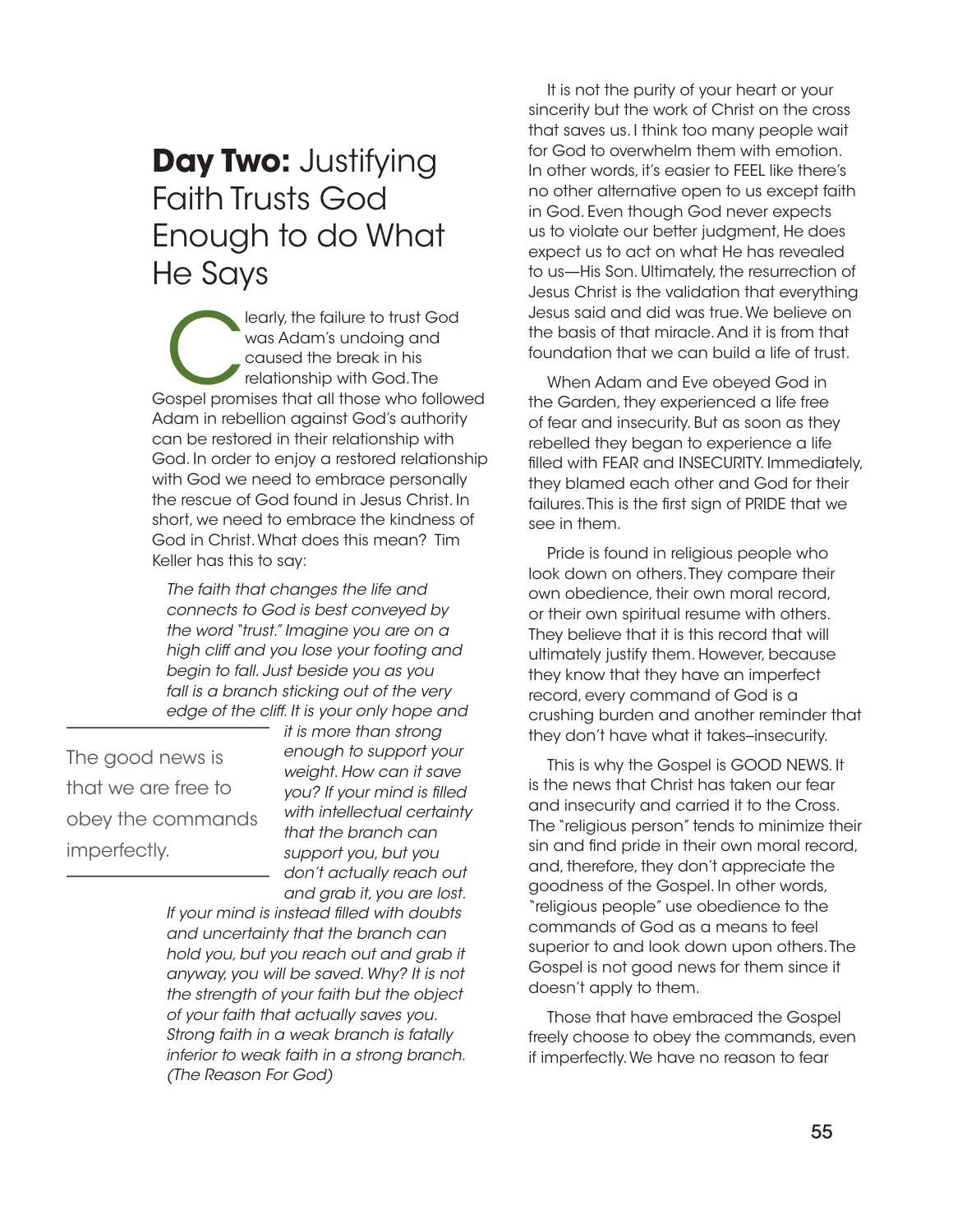punishment for our imperfect obedience. This is the cure for our fears and insecurities. We can simply continue to walk with God, asking for His help, knowing there is no condemnation for us. We no longer have to fear his punishment. Like the Apostle John wrote in 1 John 4:18 NIV, *"There is no fear in love. But perfect love drives out fear, because fear has to do with punishment. The one who fears is not made perfect in love."* In the message you listened to on Day One by Tim Keller, you were reminded that there is a better motivation than fear for obedience. It is love and gratitude and a desire to honor Christ.

When we trust God enough to do what He says, it shows that we believe that His commands are good. It also shows that we believe that He is FOR US! God's commands are now seen as His guidance toward a life of thriving. Dr. Henry Cloud wrote a book entitled *The Law of Happiness*. In it, he discusses how spiritual wisdom (commands of God) can change our life and lead to a life of JOY. Here are some of the chapter titles (all these behaviors are actually commanded in Scripture):

- Happy people are GIVERS (See **1 Corinthians 9:13-14**; Christians are commanded to support the ministry of the local church through giving 10% of their income.)
- Happy people don't wait for SOMEDAY (See **Matthew 6:34**; Christians are commanded to focus on today and not worry about tomorrow.)
- Happy people FORGIVE (See **Colossians 3:13**; Christians are commanded to forgive others in the same way as Christ forgave us.)
- Happy people USE THEIR GIFTS AND ABILITIES for the glory of God and the good of others. (See **1 Peter 2:12**; Christians are commanded to do good works.)
- Happy people are GRATEFUL (See **1**

**Thessalonians 5:18**; Christians are commanded to give thanks in all circumstances.)

You get the idea. God loves us enough that He commanded us. This is good news. Now let's trust Him enough to do what He said.

#### **SCRIPTURE:**

**John 6:28-29 NIV** *| Then they asked him, "What must we do to do the works God requires?" Jesus answered, "The work of God is this: to believe in the one he has sent."*

**Ephesians 2:8 NIV** *| For it is by grace you have been saved, through faith—and this is not from yourselves, it is the gift of God.*

**Matthew 28:19-20 NIV** *| Therefore go and make disciples of all nations, baptizing them in the name of the Father and of the Son and of the Holy Spirit, and teaching them to obey everything I have commanded you.*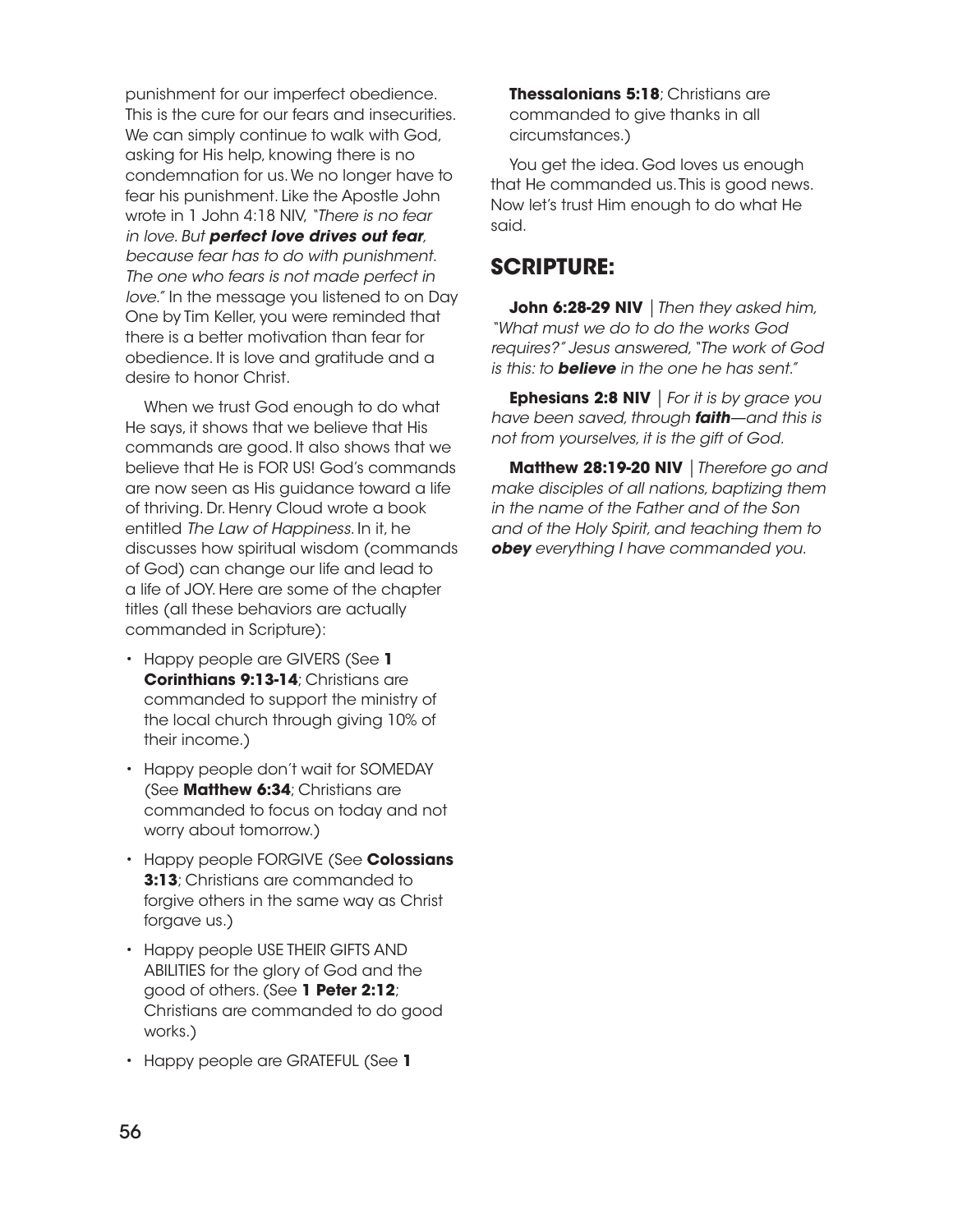#### **OBSERVATION:**

#### **APPLICATION:**

#### **PRAYER:**

# **Day Three: Justifying** Faith Trusts God Enough to Gladly Receive Our Identity from Him

Ultimately, idols leave us empty because our hearts were created

for God. According to the seventeenth century French philosopher, Blaise Pascal, *"God created our hearts with a vacuum."* His point is this, we all search for something in this world to fulfill our deepest longings, but we are always disappointed and left unsatisfied because our hearts

… there is nothing we can do to GET HIM TO LOVE US MORE and there is nothing we can do that would CAUSE HIM TO LOVE US LESS

need something that only God can fill something TRANSCENDENT or ETERNAL. Augustine put it this way, *"You have made us for Yourself, Lord. Our hearts are restless until they*  !*nd their rest in You."*

At the Fall of Adam and Eve, we see that they were instantly afraid and insecure. And now, because of the Fall, we are all naturally filled with fear and insecurities. And that is what drives our pursuit of idols. We think if I only had  $\qquad \qquad$  (something that is not God), then my life would be worth living. I would !nally be happy. I would !nally feel like I am somebody. The wickedness of IDOL WORSHIP is that it promises satisfaction but never delivers. Therefore, the good news of the Gospel is that we can be satisfied IN CHRIST. IN HIM we have a NEW IDENTITY.

The faith that justifies us is the faith that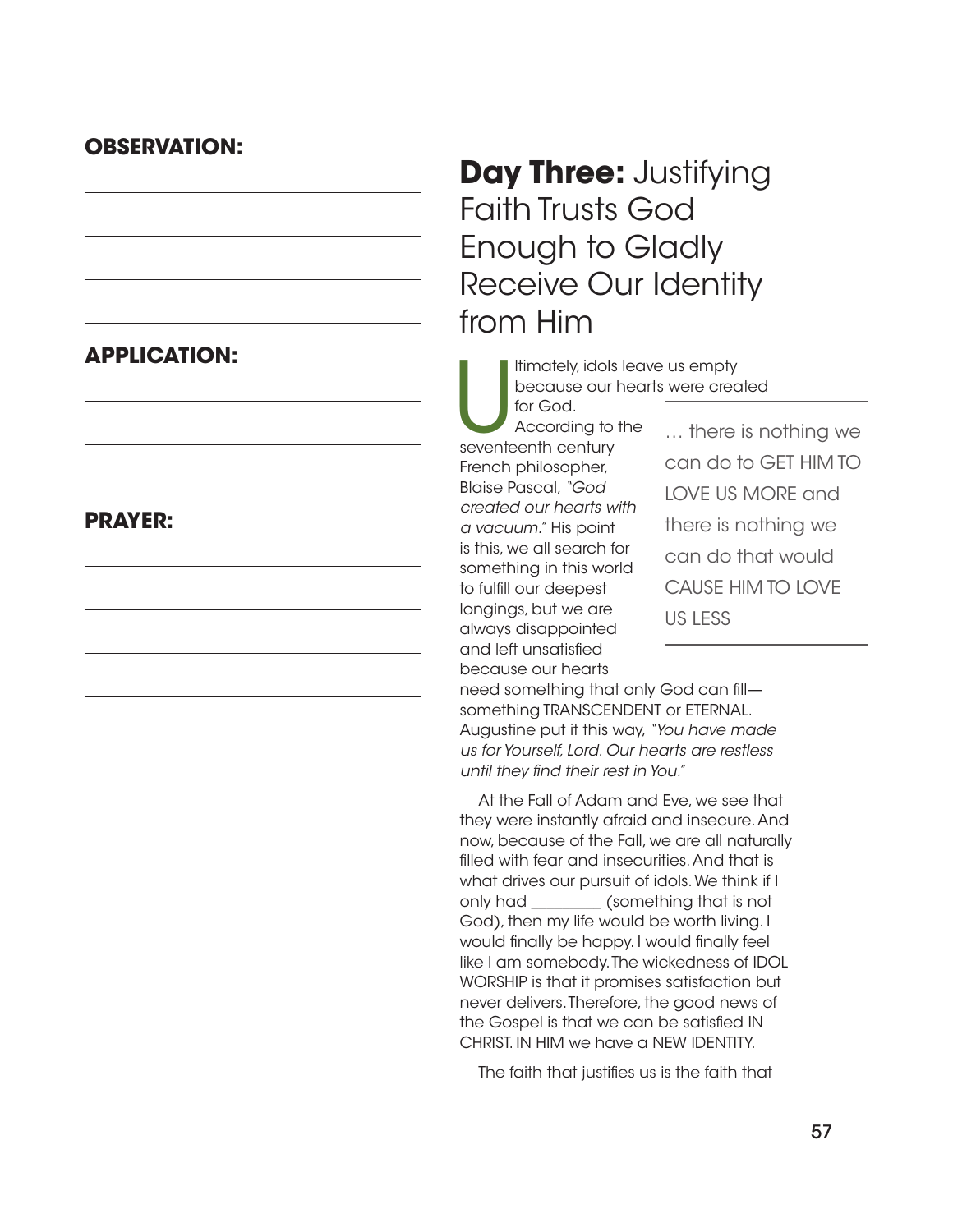rejects all counterfeits and embraces the God that has justified us apart from any earning on our part. Our identity, our sense of self, the story we tell ourselves about ourselves, is a gift to us from God. We are now loved unconditionally IN CHRIST. We are now forgiven permanently IN CHRIST. And there is nothing we can do to GET HIM TO LOVE US MORE and there is nothing we can do that would CAUSE HIM TO LOVE US LESS. A person that knows this embraces this and lives in this reality, experiencing JOY from that day on.

In order to appreciate this, let's look at some examples of the opposite. First, let's look at what we mean by the word "idol." In his book *Counterfeit Gods*, Tim Keller wrote this:

*What is an idol? It is anything more important to you than God, anything that absorbs your heart and imagination more than God, anything you seek to give you what only God can give.*

#### **Idols promise SUCCESS but fail to deliver.**

In an interview with *Vanity Fair,* Madonna revealed,

*I have an iron will, and all of my will has always been to conquer some horrible feeling of inadequacy… I push past one spell of it and discover myself as a special human being and then I get to another stage and think I'm mediocre and uninteresting… Again and again. My drive in life is from this horrible fear of being mediocre. And that's always pushing me, pushing me. Because even though I've become Somebody, I still have to prove that I'm Somebody. My struggle has never ended and it probably never will.*

#### **Idols promise SECURITY through the accumulation of WEALTH.**

Friedrich Nietzsche once predicted that mankind would someday replace God with money. Read what God says about putting

our hope in money for our security.

**Matthew 6:24 NIV** *"No one can serve two masters. Either you will hate the one and love the other, or you will be devoted to the one and despise the other. You cannot serve both God and money."*

**1 Timothy 6:17 NIV** *"Command those who are rich in this present world not to be arrogant nor to put their hope in wealth, which is so uncertain, but to put their hope in God, who richly provides us with everything for our enjoyment."*

**Ecclesiastes 5:10 NIV** *"Whoever loves money never has enough; whoever loves wealth is never satis*!*ed with their income. This too is meaningless."*

#### **The idol of ROMANCE promises ful!llment but doesn't deliver.**

Read what Earnest Becker once wrote:

*The failure of romantic love as a solution to human problems is so much a part of modern man's frustration… No human relationship can bear the burden of godhood… However much we may idealize him (the love of a partner), he inevitably reflects earthly decay and imperfection… After all, what is it that we want when we elevate the love partner to this position? We want to be rid of our faults, of our feeling of nothingness. We want to be justi*!*ed, to know our existence has not been in vain. We want redemption - nothing less. Needless to say, human partners cannot give this.*

I like what J.D. Greear wrote in his book *Gospel*,

*We are adulterers to God when we demand that He give us certain things so that we can* !*nd happiness, contentedness, and security that really we should be* !*nding in Him.* 

With this in mind, we can embrace the good news of Christ's justification and find our IDENTITY IN HIM. We no longer need to struggle to earn our own justification through romantic partners, money, success, or fame. This is indeed GOOD NEWS!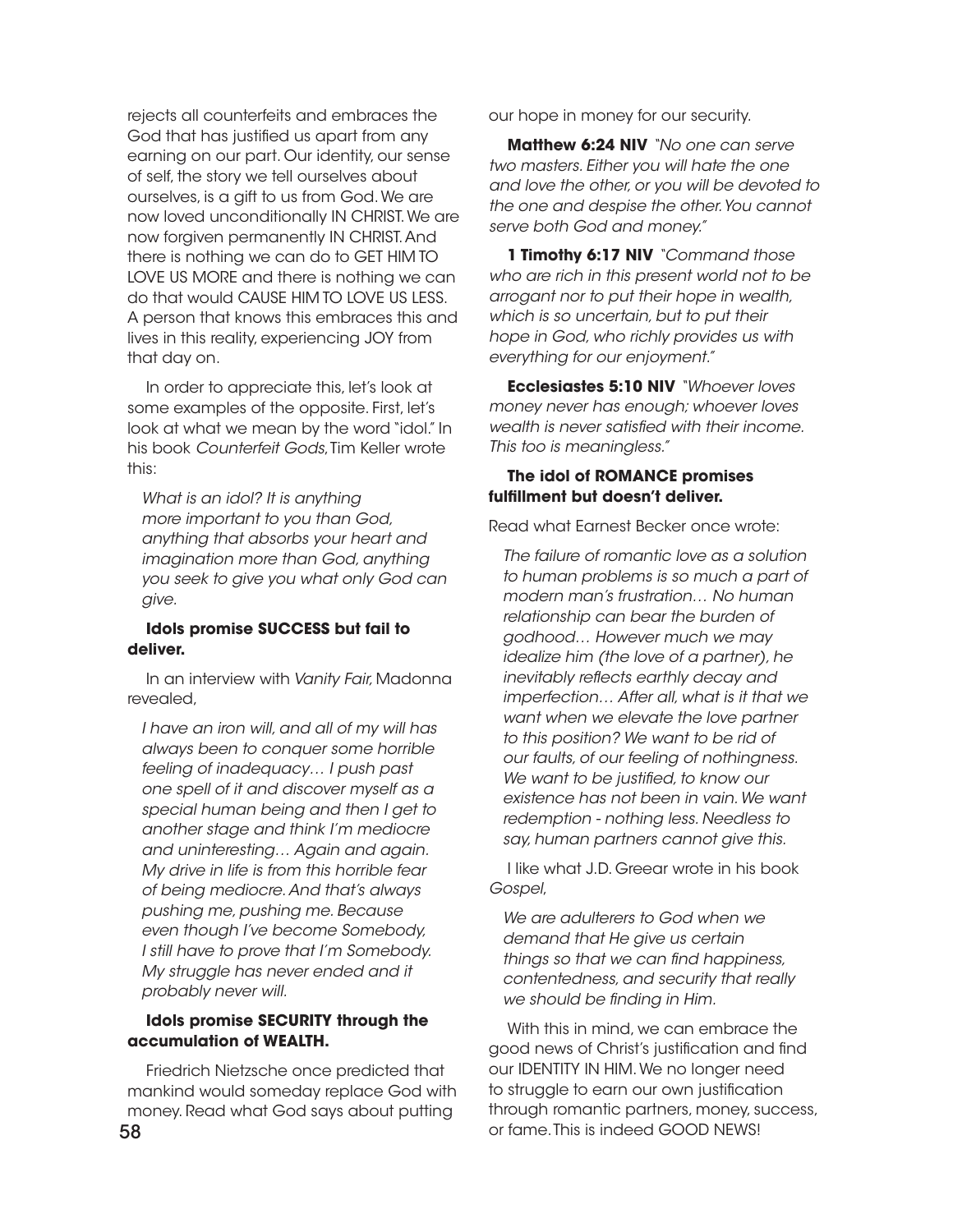#### **SCRIPTURE:**

See the Scriptures quoted on page 58.

#### **OBSERVATION:**

#### **APPLICATION:**

#### **PRAYER:**

# **Day Four:** Justifying Faith Trusts God Enough to Gladly Do for Others What He Has Gladly Done for Us

UP justification by faith in Christ<br>
puts into perspective all that we<br>
used to think would make life<br>
worth living. All the money, sex,<br>
success, and power that used to be so puts into perspective all that we used to think would make life worth living. All the money, sex, important to us "pre Christ" is now seen as GARBAGE in comparison to our new life and

new self "in-Christ." Read what the Apostle Paul wrote to the church in Philippi:

*"But whatever were gains to me I now consider loss for the sake of Christ. What is more, I consider everything a loss because of the surpassing worth of knowing Christ Jesus my* 

Now instead of trying to get God to do things for us, we are free to take what He has already given and give it to others.

*Lord, for whose sake I have lost all things. I consider them garbage, that I may gain Christ and be found in him, not having a righteousness of my own that comes from the law, but that which is through faith in Christ—the righteousness that comes from God on the basis of faith"* (**Philippians 3:7-9 NIV**).

Only the Christian that embraces these truths can truly serve others. Why is this true? It is true because anyone who is still trying to justify themselves will end up USING OTHERS to feel good about themselves rather than LOVING THEM. So the only way we can love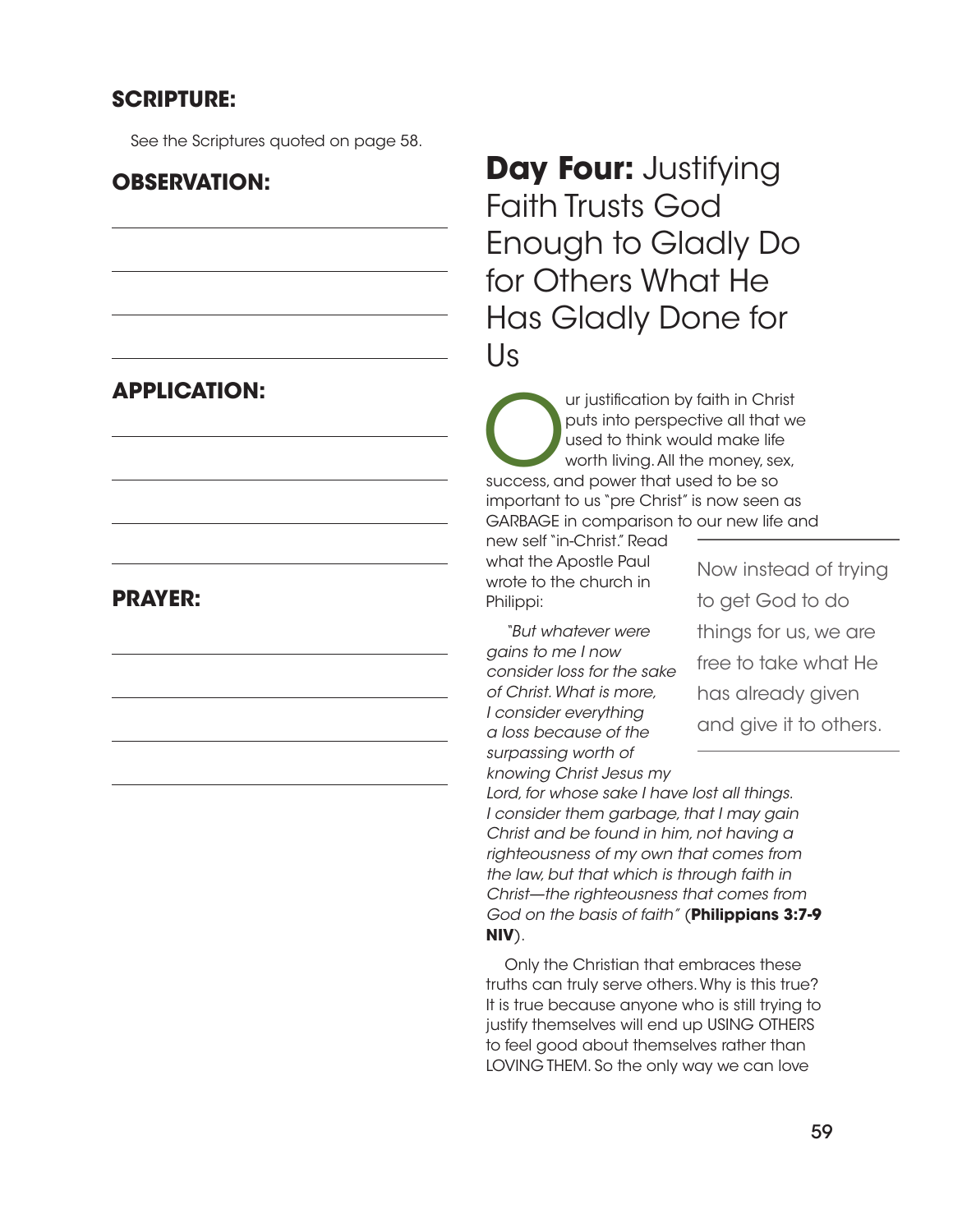and serve others is to make sure we are justified (as in justifying our existence) by faith and not by our works.

James, the half-brother of Jesus, reminds us that genuine faith results in us DOING FOR OTHERS WHAT CHRIST HAS DONE FOR US. *"What good is it, my brothers and sisters, if someone claims to have faith but has no deeds? Can such faith save them? Suppose a brother or a sister is without clothes and daily food. If one of you says to them, 'Go in peace; keep warm and well fed,' but does nothing about their physical needs, what good is it? In the same way, faith by itself, if it is not accompanied by action, is dead."* (**James 2:14-17 NIV**)

Jesus gave us a NEW COMMAND—to love others as He loved us. In other words, we are commanded to ask this question: "What does love require of me?" Instead of measuring God's love by His provision of a miracle or blessing, we are to measure His love for us by the Cross.

It is important that we understand that all love is costly and sacrificial. But it is also doable. What we are expected to do is to take all the love, grace, forgiveness, kindness, and goodness that Christ poured out on us and be a CONDUIT of all these to others. So our role now is to simply represent Christ well, giving to others what was freely given to us.

It is not difficult to see that we are expected by God to be connected to each other in the Body of Christ (the church). Look at this list of all the ways we can take what Christ has done for us and pass it on to others. Scripture commands us to do all of the following in relation to one another:

- Be DEVOTED to one another (**Romans 12:10**)
- HONOR one another (**Romans 12:10**)
- Live in HARMONY with one another (**Romans 12:16; 1 Peter 3:8**)
- ACCEPT one another (**Romans 15:7**)
- SERVE one another in love (**Galatians**

#### **5:13**)

- Be KIND and COMPASSIONATE to one another (**Ephesians 4:32**)
- ADMONISH one another (**Colossians 3:16**)
- ENCOURAGE one another (**1 Thessalonians 5:11; Hebrews 3:13**)
- SPUR one another on toward love and good deeds (**Hebrews 10:24**)
- Offer HOSPITALITY to one another (**1 Peter 4:9**)
- LOVE one another (**1 Peter 1:22; 1 John 3:11; 3:23; 4:7; 4:11-12**)
- GREET one another with a holy kiss (preor post-Covid)

Again, we are justified by grace through faith. There is nothing we can do to get God to love us more or less. When we are found in Christ, all the "spiritual blessings" associated with our new status belong to us. Now instead of trying to get God to do things for us, we are free to take what He has already given and give it to others.

#### **SCRIPTURE:**

**John 15:12 NIV** | *My command is this: Love each other as I have loved you.* 

Also, look back at the scriptures already referenced in the Day Four reading.